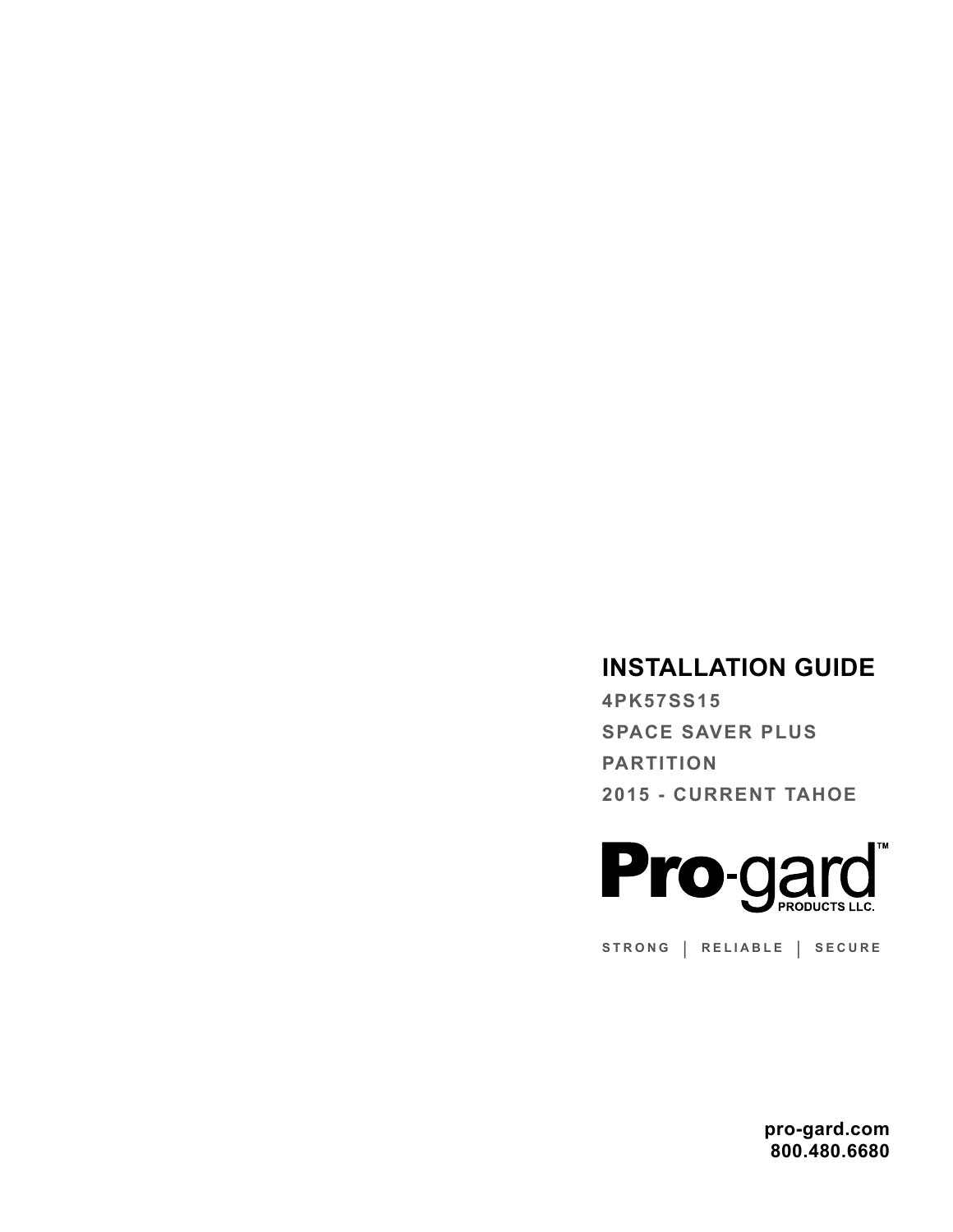#### THESE COMPONENTS ARE REQUIRED TO INSTALL THE PARTITION 1 2



# **I. The following tools will be required to complete the installation.**

- A. 7/16" Socket & Ratchet
- B. 7/16" Open ended Wrench
- C. 3/16"Allen Wrench
- D. 3/8" Socket & Ratchet
- E. 3/16 "Drill Bit
- F. 1" Hole Saw & Drill Bit  $\Gamma$ . I fluit Saw & Dilli Dit

# **II. Read all instructions carefully and refer to pages 5 to ensure all parts were received.**

WARNING: *Locate All wiring, fuel lines, brake lines,coolant lines, or refridgerant lines before drilling any holes or installing any self-drilling fasteners. holes or installing any self-drilling fasteners.*

# **III.Preparing the B-Pillar.**



fig. 1

- A. Locate and remove the lower part of the b-pillar trim to access the sheet metal body. After the trim is removed put the 3PK5715-01D & 3PK5715-01P b-pillar brackets in location and mark the 4 holes to drill a pilot (with 3/16" drill bit) for the self tapping screws (3X162). The b-pillar bracket is located when the tab is all the way down on the slot as shown in fig. 1. Secure the b-pillar brackets to the driver & passenger sides of the vehicle with the self-tapping screws.
- **pro-gard.com** <sup>2</sup> B. Use the supplied b-pillar templates on the last 2 pages to mark the  $\frac{1}{2}$ three holes in the lower b-pillar trims and drill out the 1" holes so the standoffs can fit through and re-install the trim.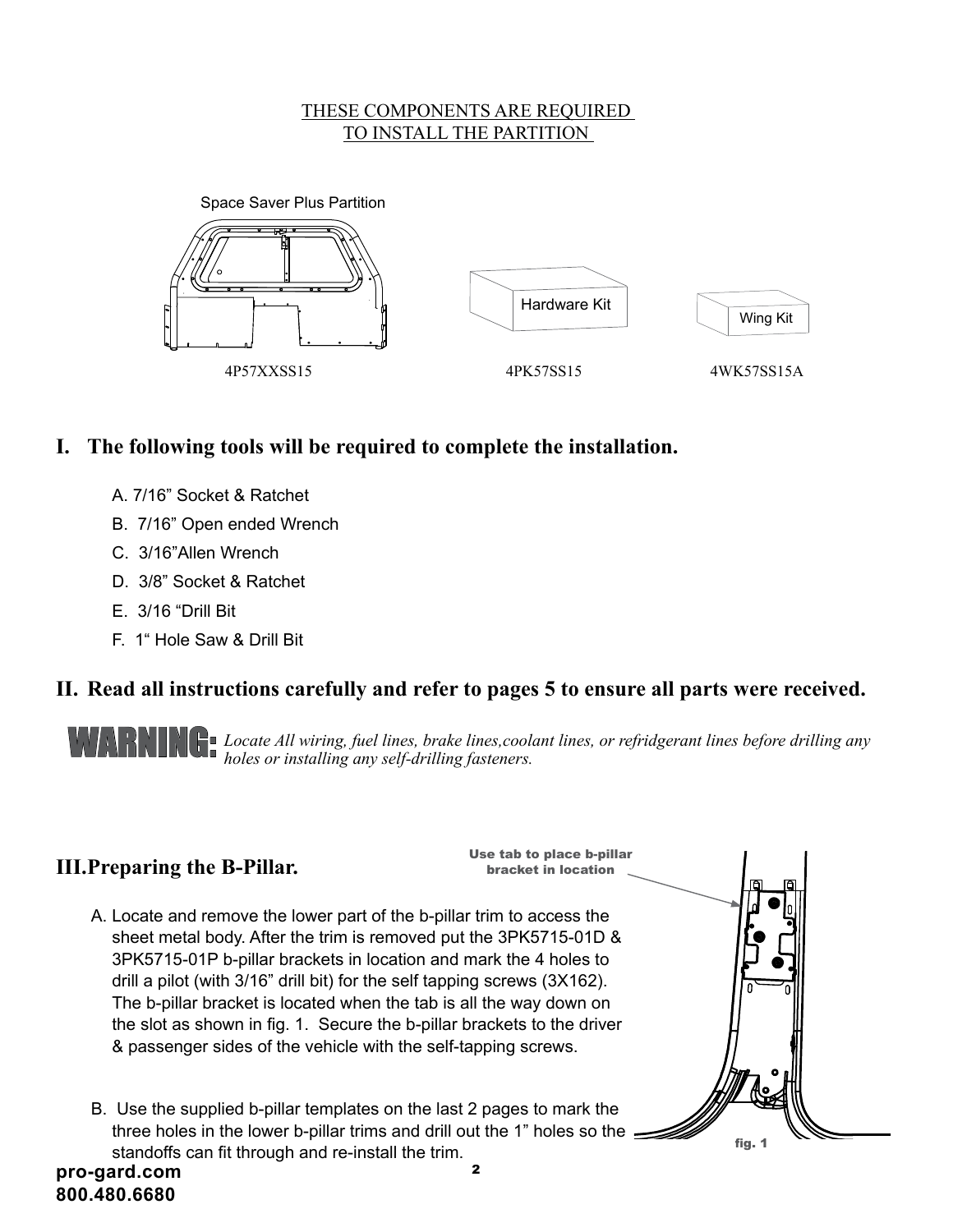### **IV. Partition Installation.**

Install the lower sheet metal panels to b-pillar brackets

- A. When b-pillar bracket installation is completed and the trim is reinstalled, then the lower sheet metal side panels (3PK5715-02D) can be installed.
- B. Also at this time install the passenger side sheet metal panel (3PK57SS15-02P) using three (3X149) screws leaving bolts loose until the partition is installed. (See fig. 2 and 3)

NOTE:

*The recess panel must be placed in the vehicle before the partition with the OEM second row seating!* 4

- C. At this point the partition and the recess panel can be installed in the vehicle. Place the recess panel loosely in the vehicle just behind the center console. We recommend that two people lift the partition in place. Carefully lift the partition with another person thru the second row doors. Rest the partition on top of the second row seat and lift the bottom part of the partition up over the side panels towards the front as  $\|\Box\subset\Box$ shown in fig. 4. Start the three (3X36) bolts and (3x16Z) whiz nuts on the side tabs of the partition to hold in place.
- D. Have one person hold the partition tight to the ceiling of the vehicle while the other person tightens all the loose mounting screws on the  $\|\;\| \;\|\;\|\;\|\;\|$ panels. Be sure the roll bar fits tight inside the sheet metal panels with no gaps. (Refer to fig. 5)  $\mathcal{D}$

#### **V. Seat Protector & Recess Panel Installation**

- A. Install the (3PK57SST15) filler panel on the 6 and main diagram)
- B. Now with the partition installed in the vehicle and the recess panel (3RP57SST15) loosely in place, install the two (3X36) bolts and (3X16Z) whiz nuts on the top of the recess panel and partition.
- C. Next install the driver's side bucket seat protector (3SP57SST15 - D) from the front side of the partition. Line up the holes on the side tab first and put the (3X36) bolts and (3X16Z) whiz nuts through and

 $\cdot$  before partition installation the restricted later. Set recess panel in vehicle





Place 3X36 bolt into hole at this time. Access will be restricted later.

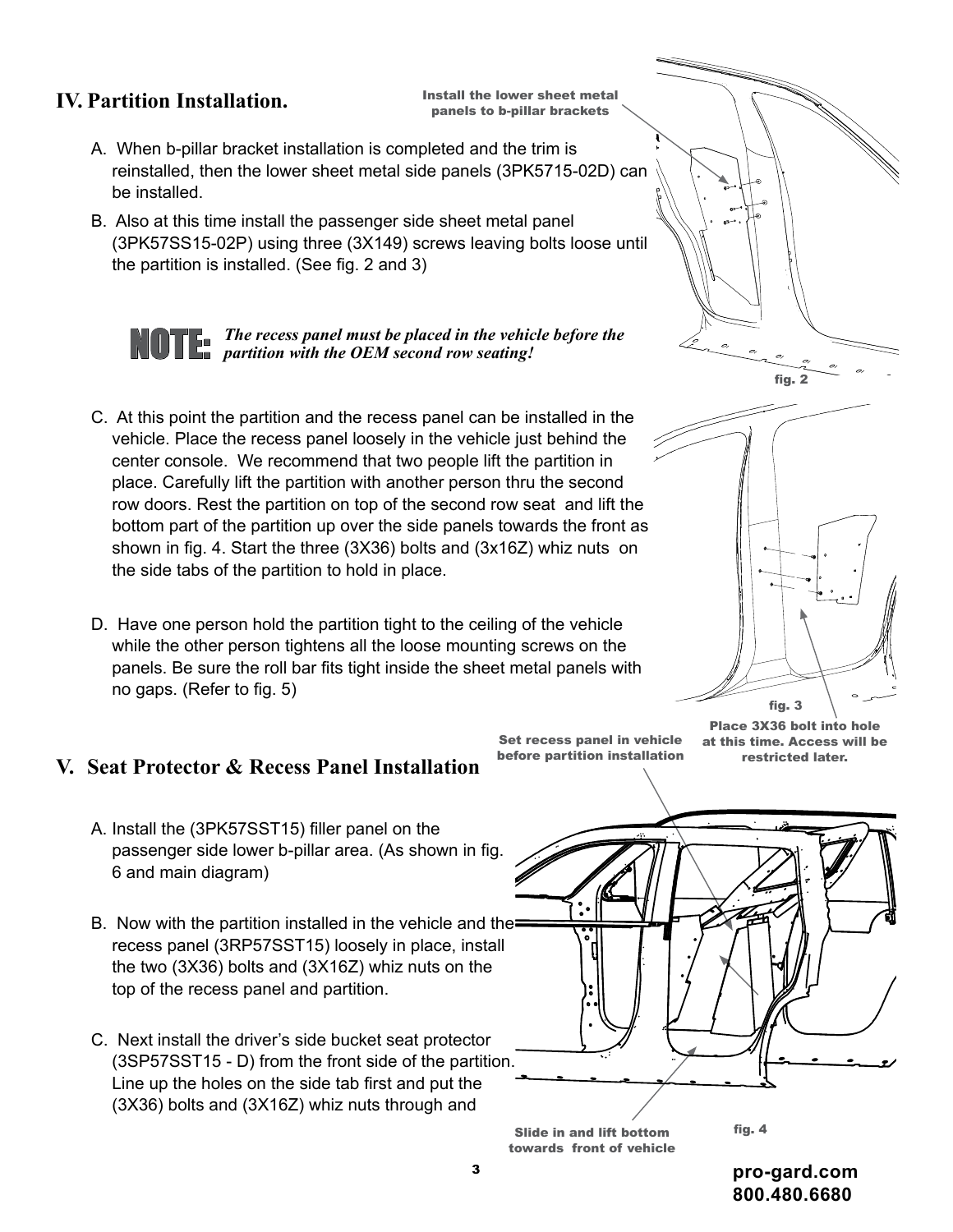

D. Place the passenger's side bucket seat protector (3SP57SST15 - P) in the vehicle from the front and set in location. Get all bolts started and tighten to secure. (See main diagram on page 5)

# **Installation complete!**

If you have any problems with this installation then call the toll free number (800-480-6680) and ask for technical assistance.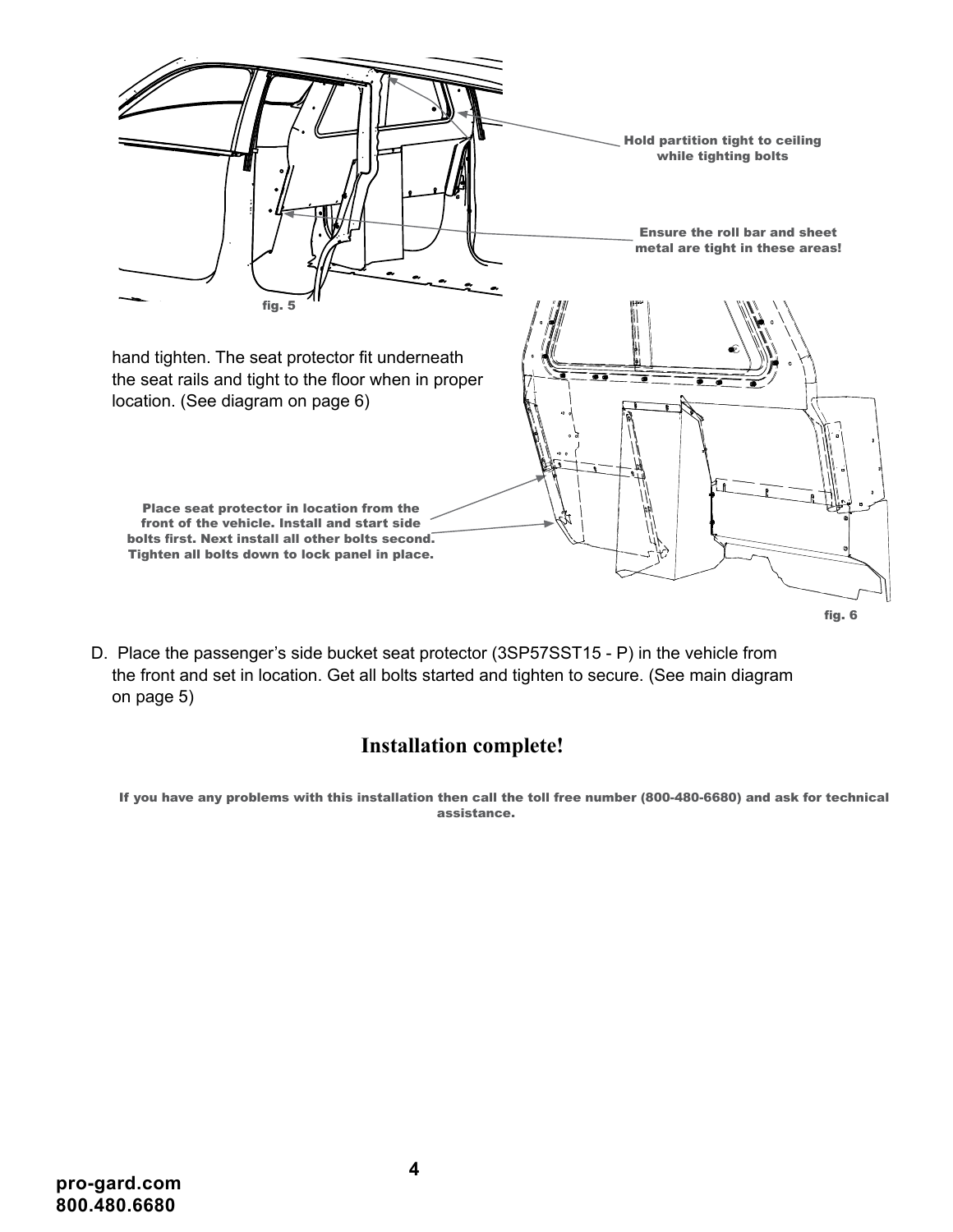# **Space Saver Plus Partition**

| <b>PARTS LIST</b> |            |                    |                                    |  |  |  |  |  |  |
|-------------------|------------|--------------------|------------------------------------|--|--|--|--|--|--|
| <b>ITEM</b>       | <b>OTY</b> | <b>PART NUMBER</b> | <b>DESCRIPTION</b>                 |  |  |  |  |  |  |
|                   |            | 4P57XXSS15         | 2015 TAHOE SPACE SAVER PARTITION   |  |  |  |  |  |  |
| $\mathcal{P}$     |            | 4PK57SS15          | SPACE SAVER PARTITION HARDWARE KIT |  |  |  |  |  |  |
| २                 |            | 3RP57SST15         | <b>RECESS PANEL</b>                |  |  |  |  |  |  |
| 4                 |            | 3SP57SST15-P       | SEAT PROTECTOR PASSENGER SIDE      |  |  |  |  |  |  |
| 5                 |            | 3SP57SST15-D       | DRIVER BUCKET SEAT PROTECTOR       |  |  |  |  |  |  |

| <b>PARTS LIST</b> |            |                    |                                    |      | SPACE SAVER HARDWARE KIT |                    |                                                |  |
|-------------------|------------|--------------------|------------------------------------|------|--------------------------|--------------------|------------------------------------------------|--|
| ITEM              | <b>OTY</b> | <b>PART NUMBER</b> | DESCRIPTION                        | ITEM | <b>OTY</b>               | <b>PART NUMBER</b> | <b>DESCRIPTION</b>                             |  |
|                   |            | 4P57XXSS15         | 2015 TAHOE SPACE SAVER PARTITION   |      |                          | 3PK5715-01D        | <b>B-PILLAR BRACKETS</b>                       |  |
|                   |            | 4PK57SS15          | SPACE SAVER PARTITION HARDWARE KIT |      |                          | 3PK5715-01P        | <b>B-PILLAR BRACKET</b>                        |  |
|                   |            | 3RP57SST15         | <b>RECESS PANEL</b>                | 8    |                          | 3PK5715-02D        | LOWER SHEET METAL PANEL                        |  |
|                   |            | 3SP57SST15-P       | SEAT PROTECTOR PASSENGER SIDE      |      |                          | 3PK57SST15         | <b>FILLER PANEL BRACKET</b>                    |  |
|                   |            | 3SP57SST15-D       | DRIVER BUCKET SEAT PROTECTOR       | 10   |                          | 3PK57SS15-02P      | <b>SHEET METAL SIDE PANEL</b>                  |  |
|                   |            |                    |                                    | 11   |                          | 3X149              | 5/16-18 X 3/4 BSHCS, BK                        |  |
|                   |            |                    |                                    | 12   | õ                        | 3X162              | $\mid$ #14 x 3/4" SELF DRILLING HEX HEAD SCREW |  |
|                   |            |                    |                                    | 13   | 26                       | 3X36               | 1/4-20 X 5/8 CARRIAGE BOLT                     |  |
|                   |            |                    |                                    | 14   | 26                       | 3X145              | <b>BLACK PLASTIC CAP</b>                       |  |
|                   |            |                    |                                    | 15   | 26                       | 3X16Z              | 1/4-20 WHIZ NUT                                |  |

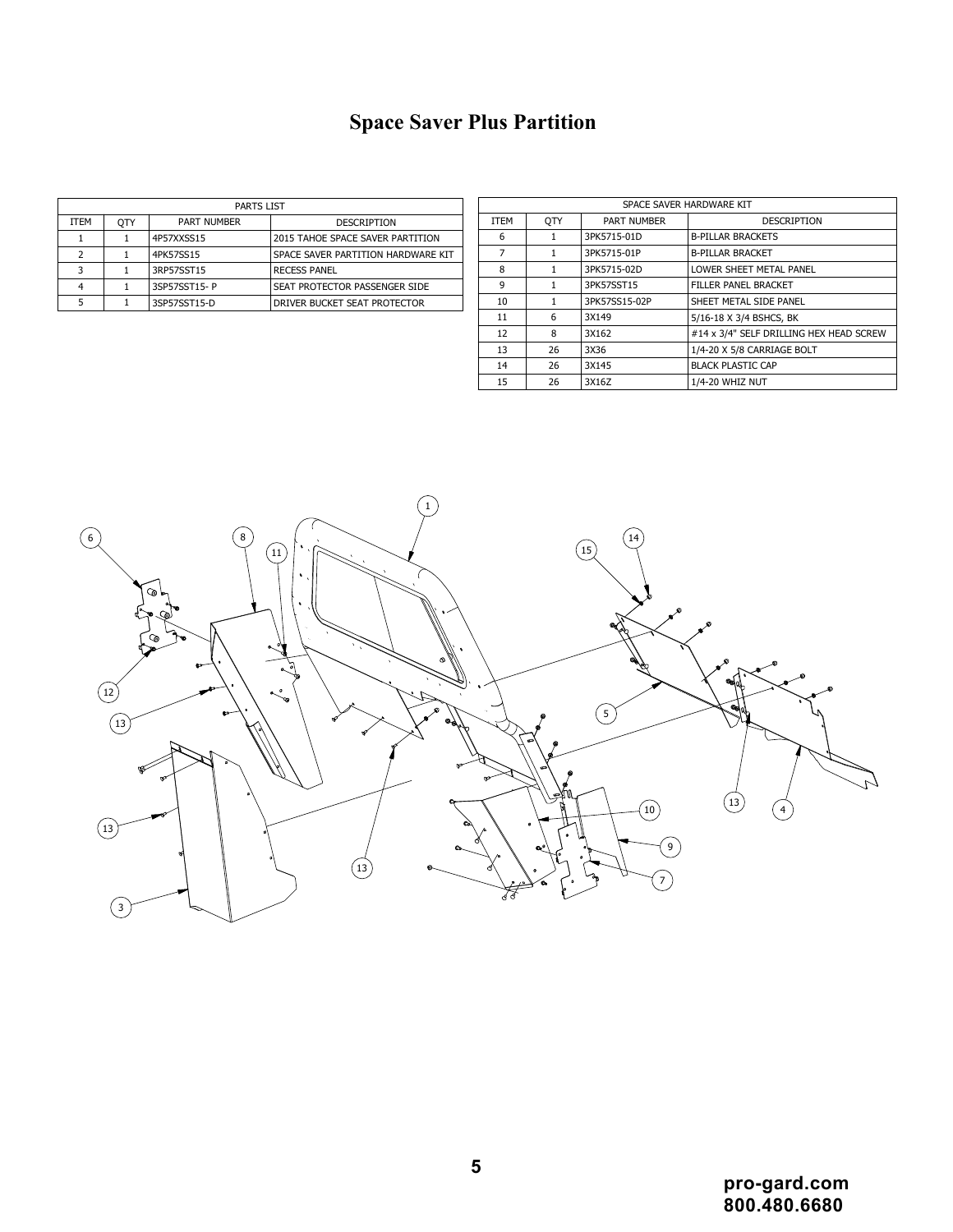

**pro-gard.com 800.480.6680**